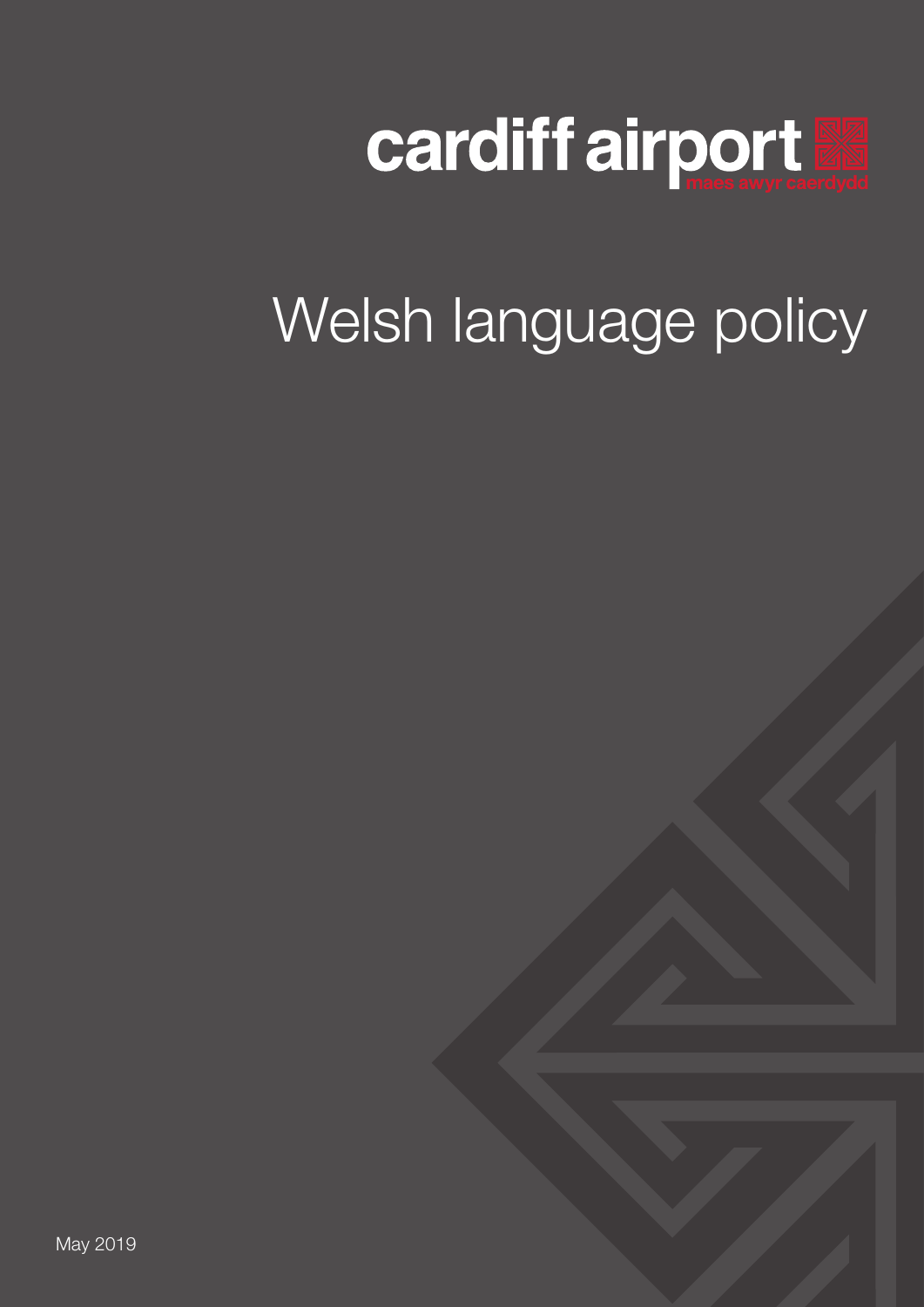### **Welsh language policy**

### cardiff airpor

#### **Executive Summary**

#### **About Cardiff Airport**

Cardiff Airport is the national airport for Wales and a key gateway to the UK, welcoming over 1.58 million passengers annually.

Cardiff Airport has over 50 direct routes available and a further 900+ connecting destinations accessible via key hub airports. Cardiff Airport is a key contributor to the local economy, supporting 1,900 aviationrelated jobs and driving over £163m of direct economic benefit to the region.

#### **Welsh language: Our vision**

As Wales' national airport, the capital city airport and a gateway to the United Kingdom, Cardiff Airport takes real pride in its Welsh identity. Creating a working culture and a customer experience that reflects our commitment to Wales and the Welsh language is an integral part of our brand.

We are proud to represent Wales and view the Welsh language as an opportunity to strengthen our business. Likewise, we recognise the intrinsic part we can play in actively supporting and promoting use of the Welsh language throughout the customer journey.

Since coming under the ownership of Welsh Government in 2013, we have been on a journey of transformation focusing primarily on adding more routes, more capacity and increasing passenger numbers to ensure a sustainable airport business. This financial year - 2019/20 - sees a renewed emphasis on our team and our customers and the Welsh language will be incorporated into this overarching strategy at every possible touchpoint. The Airport is committed to providing a bilingual service to all customers, even those who can't speak the language but who are eager to see and hear Welsh, and to giving passengers the opportunity to communicate with the airport through the medium of English or Welsh.

With the support of the Welsh Language Commissioner, this document sets out our current Welsh language provision and a set of realistic, achievable objectives that we will endeavour to achieve over the financial year 2019/20; whilst also focusing on our ambitious plans to deliver a thriving and sustainable airport business for Wales.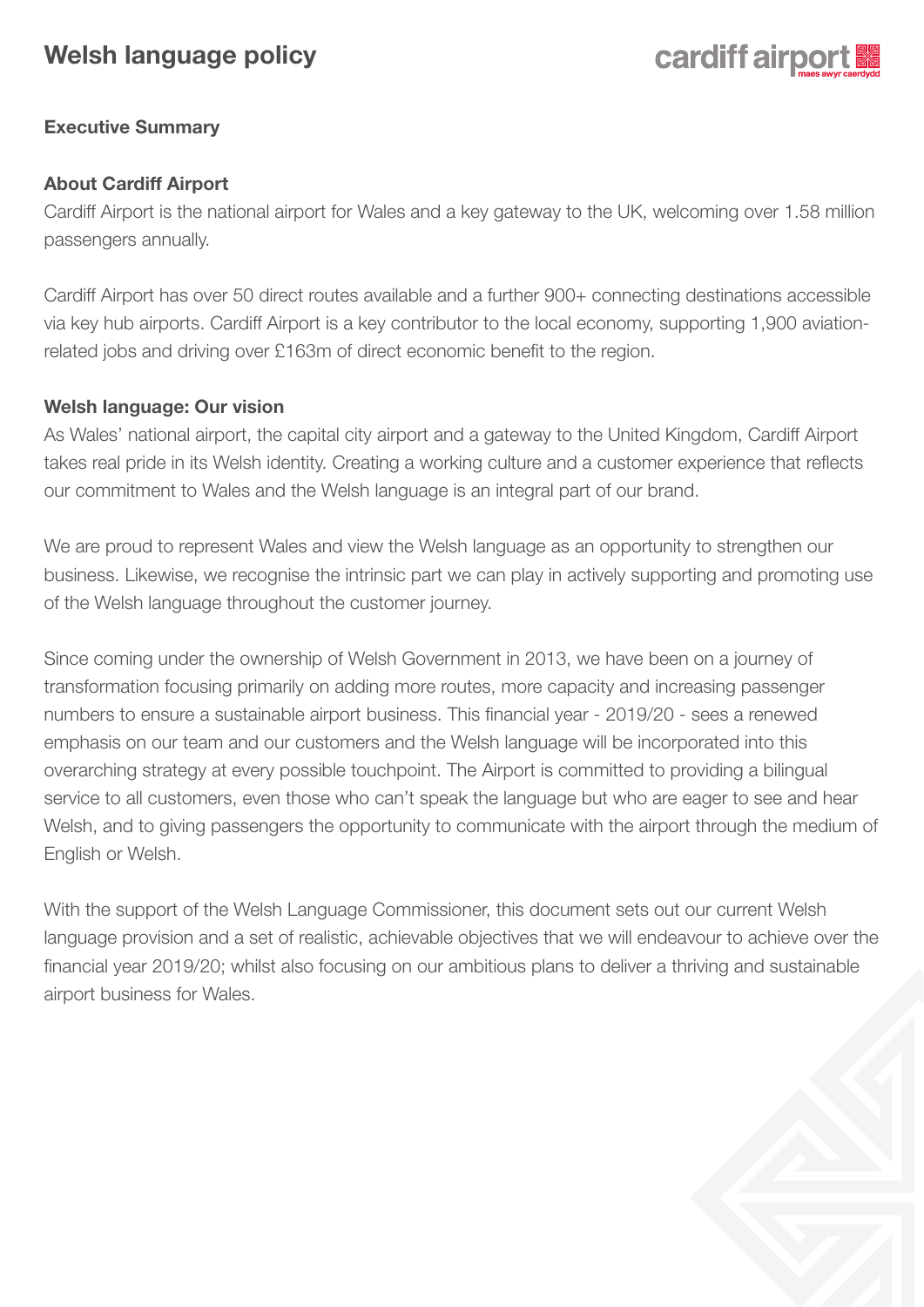## cardiff airport

| Your provision at present                                                                                                                                                                                                                     | <b>Objectives to move</b><br>forward to the next<br>level or maintain your<br>provision                                                             | <b>Who is</b><br>responsible?          | By when?                 | <b>Comments</b>                                                                                                                                                                |
|-----------------------------------------------------------------------------------------------------------------------------------------------------------------------------------------------------------------------------------------------|-----------------------------------------------------------------------------------------------------------------------------------------------------|----------------------------------------|--------------------------|--------------------------------------------------------------------------------------------------------------------------------------------------------------------------------|
| <b>Face to face</b><br>Visitors are able to talk to a<br>Welsh-speaking member of<br>staff on request                                                                                                                                         | Carry out a Welsh<br>language skills audit<br>across the business to<br>understand current<br>awareness levels among<br>teams<br>Access promotional | Training<br>Coordinator<br>Marketing   |                          | Enquired with 'Learn Welsh'<br>on 26/02/2019 as directed<br>by the Welsh Language<br>Commissioner<br>Followed up on 28 March<br>with Siwan Iorwerth<br>Branded items received. |
|                                                                                                                                                                                                                                               | items to use across the<br>terminal                                                                                                                 |                                        |                          |                                                                                                                                                                                |
| Over the phone<br>All officers offer a bilingual<br>greeting. If they are unable to<br>speak Welsh, they will offer<br>to transfer the call to a<br>Welsh-speaking officer                                                                    | Update the current<br>telephone system to a<br>bilingual menu of options                                                                            | T                                      | End April<br>2019        | First meeting 20.03.2019,<br>revised script agreed                                                                                                                             |
| <b>Sending letters and</b><br>emails<br>We communicate bilingually<br>on specific projects or<br>campaigns, but not on every<br>occasion.                                                                                                     | Fluent staff to amend<br>e-signature to include<br>Siarad Cymraeg logo                                                                              | Graphic<br>Designer / IT               | <b>End April</b><br>2019 |                                                                                                                                                                                |
|                                                                                                                                                                                                                                               | Fluent staff to actively<br>communicate via email in<br>Welsh where appropriate                                                                     | All                                    | Ongoing                  |                                                                                                                                                                                |
| <b>Responding to letters and</b><br>email<br>We respond in Welsh to any<br>Welsh language<br>correspondence we receive.<br>This can lead to delay if we<br>have to use a professional<br>translator.                                          | Prepare a customer<br>feedback process that<br>factors the timescales<br>required to translate<br>responses using a<br>professional service         | Customer<br>Feedback<br>steering group | End FY<br>19/20          |                                                                                                                                                                                |
| <b>Press releases</b><br>Our press releases are<br>usually issued bilingually but,<br>in some cases where an<br>urgent release is required, it<br>is possible that we will issue<br>it in English first, with the<br>Welsh version to follow. | Undertake an audit of the<br>website's news section<br>and send links to historic<br>CWL releases for<br>professional translation                   | Marketing                              | End Q1                   |                                                                                                                                                                                |
|                                                                                                                                                                                                                                               | Proactive press releases<br>issued on behalf of CWL<br>to be issued bilingually                                                                     | Marketing                              | Immediate                |                                                                                                                                                                                |
| <b>Media interviews</b><br>The airport will endeavour to<br>provide Welsh language<br>media interviews by media-<br>trained Welsh-speaking<br>members of staff when<br>requested and if appropriate                                           | <b>Ensure fluent Welsh</b><br>speakers are media<br>trained regularly                                                                               |                                        |                          |                                                                                                                                                                                |
|                                                                                                                                                                                                                                               | Provide proactive media<br>interviews where possible<br>to practice media skills<br>and enhance public<br>image of airport                          |                                        |                          |                                                                                                                                                                                |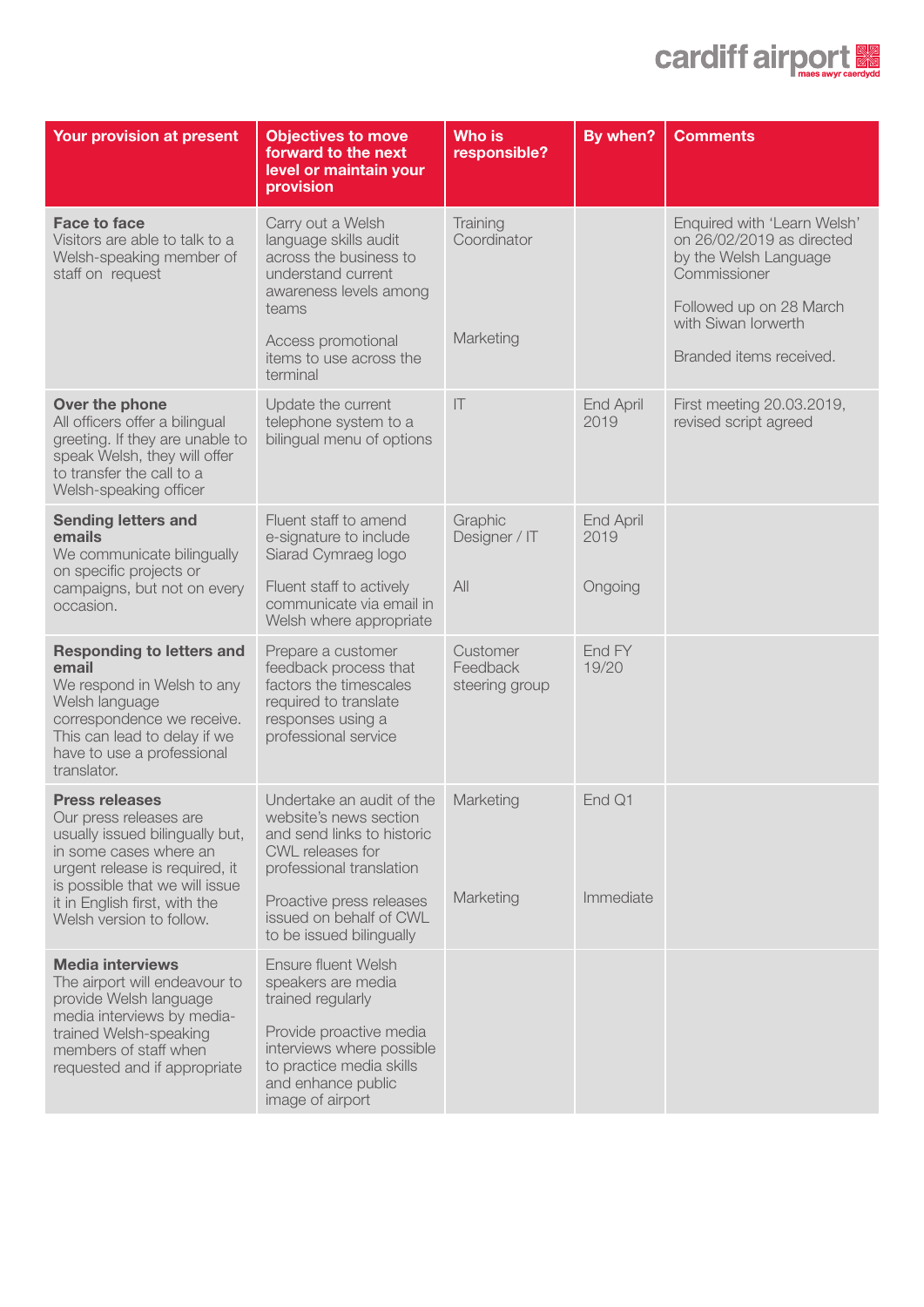## cardiff airport

| Your provision at present                                                                                                                                                     | <b>Objectives to move</b><br>forward to the next<br>level or maintain your<br>provision                                                      | <b>Who is</b><br>responsible?                                    | By when?          | <b>Comments</b>                                                                                         |
|-------------------------------------------------------------------------------------------------------------------------------------------------------------------------------|----------------------------------------------------------------------------------------------------------------------------------------------|------------------------------------------------------------------|-------------------|---------------------------------------------------------------------------------------------------------|
| Welsh media outlets<br>The airport will continue to<br>build on the strong<br>relationships established with<br>Welsh language media<br>channels                              | The airport will offer the<br>same                                                                                                           |                                                                  |                   |                                                                                                         |
|                                                                                                                                                                               | services to Welsh and<br>English language media<br>in terms of interviews,                                                                   |                                                                  |                   |                                                                                                         |
|                                                                                                                                                                               | statements, commercial<br>and other filming<br>opportunities, and will<br>encourage its                                                      |                                                                  |                   |                                                                                                         |
|                                                                                                                                                                               | partner companies such<br>as airlines and tour<br>operators to consider<br>Welsh                                                             |                                                                  |                   |                                                                                                         |
|                                                                                                                                                                               | language media options<br>when coordinating PR<br>and marketing plans.                                                                       |                                                                  |                   |                                                                                                         |
| <b>Signs</b><br>In English with some Welsh                                                                                                                                    | Undertake a signage<br>review project, ensuring<br>equal prominence of<br>Welsh language<br>throughout the customer<br>journey.              | Commercial                                                       | End March<br>2019 | Welsh singage professionally<br>translated and checked<br>internally, now preparing for<br>installation |
| <b>Staff uniforms</b><br>In English with some Welsh                                                                                                                           | Identify a new uniform<br>supplier and approval<br>process                                                                                   | Heads of<br>Department /<br>Graphic<br>Designer                  | End March<br>2019 | New supplier identified                                                                                 |
|                                                                                                                                                                               | Review branding on all<br>uniforms across the<br>business, ensuring<br>correct use of Welsh<br>language on branding                          | Graphic<br>Designer                                              |                   |                                                                                                         |
| <b>Website</b><br>The static information on our<br>website is bilingual but any<br>additional content depends<br>on the language of the officer<br>preparing the information. | Undertake a project to<br>update and improve the<br>current website                                                                          | Marketing                                                        | End Q1            | Workshop and consumer<br>research project planned                                                       |
| <b>Social Media</b><br>We prepare English<br>messages, but if someone<br>asks a question in Welsh, we<br>will strive to provide a Welsh<br>response.                          | Prepare a suite of<br>bilingual texts and assets<br>for proactive use -<br>adverse weather<br>disruption, major events,<br>travel disruption | Marketing                                                        | End Q1            |                                                                                                         |
| <b>Public meetings and</b><br>events<br><b>Airport Consultative</b><br>Committee                                                                                              | <b>Review Airport</b><br><b>Consultative Committee</b><br>format and assess the<br>need to include Welsh<br>language                         | Directors,<br>Executive<br>Assistant and<br>Marketing            |                   |                                                                                                         |
| <b>Providing training courses</b><br>We are currently unable to<br>offer a Welsh language<br>service                                                                          | Set up a meeting with<br>Training Coordinator to<br>explore training courses<br>and funding available                                        | Marketing/<br>Customer<br>Experience/<br>Training<br>Coordinator | End Q1            |                                                                                                         |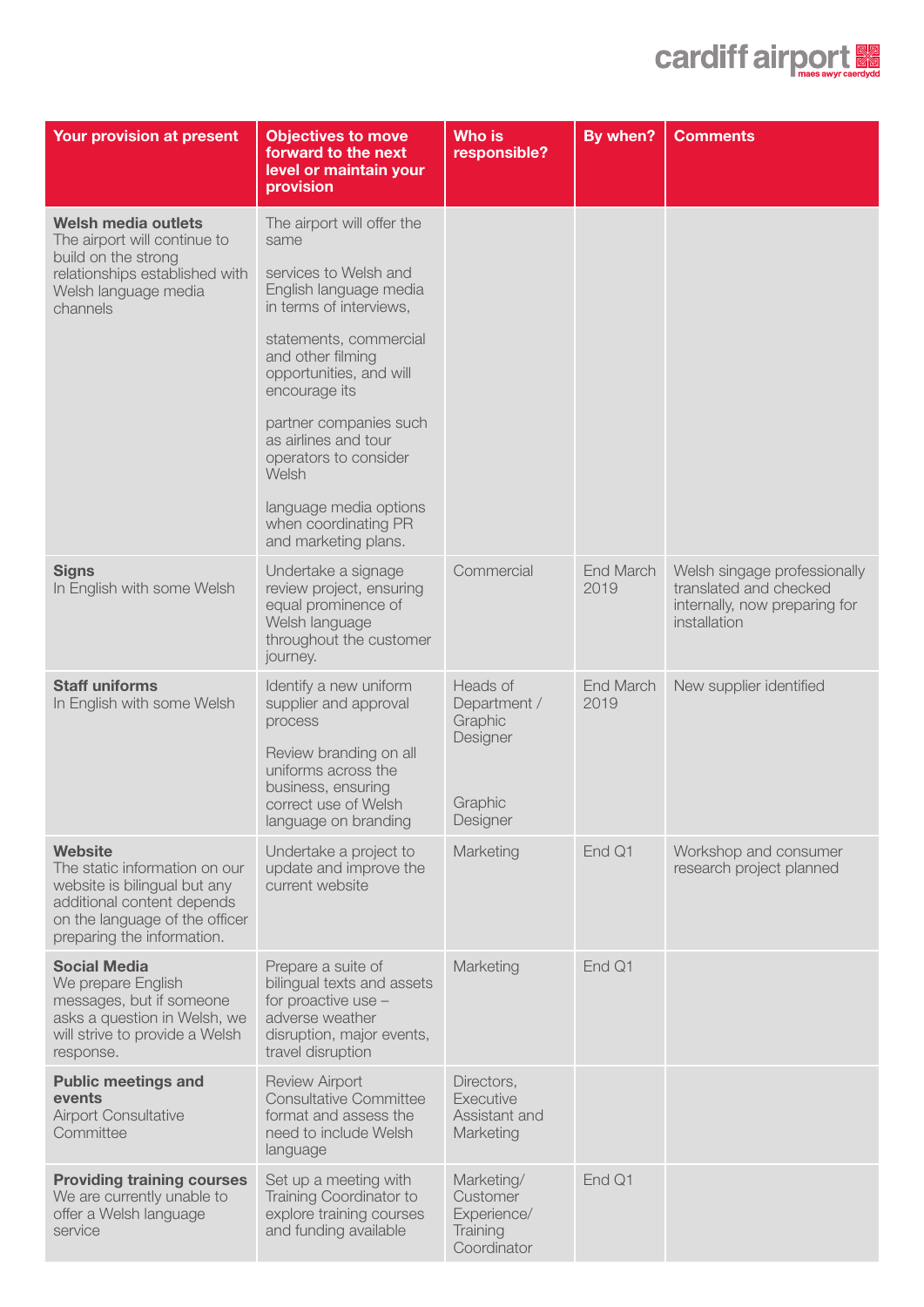### cardiff airport

| Your provision at present                                                                                                                                                                                                                                                                       | <b>Objectives to move</b><br>forward to the next<br>level or maintain your<br>provision           | <b>Who is</b><br>responsible? | By when?                 | <b>Comments</b>                                                   |
|-------------------------------------------------------------------------------------------------------------------------------------------------------------------------------------------------------------------------------------------------------------------------------------------------|---------------------------------------------------------------------------------------------------|-------------------------------|--------------------------|-------------------------------------------------------------------|
| <b>Working Welsh</b><br>Some officers wear Working<br>Welsh badges or lanyards<br>but we do not display any<br>posters                                                                                                                                                                          | Ensure Welsh speakers<br>wear badge at all times                                                  | Marketing                     | <b>End April</b>         |                                                                   |
| <b>Staff recruitment</b><br>We assess whether the<br>Welsh language is a required<br>skill for every new post                                                                                                                                                                                   | Endeavour to recruit<br>Welsh speakers, by<br>adding to desired skills<br>on all job descriptions | <b>HR</b>                     | Immediate                |                                                                   |
| <b>Advertising vacant posts</b><br>Our advertisements are<br>written in English.                                                                                                                                                                                                                | Ensure all internal job<br>vacancies are advertised<br>in English and Welsh                       | HR                            | Immediate                |                                                                   |
| <b>Language awareness</b><br>There is no formal process<br>but documentation is<br>available if officers wish to<br>read it.                                                                                                                                                                    | Source relevant<br>information from the<br>Welsh Language<br>Commissioner                         | Rhiannon<br>Jenkins           | <b>End April</b><br>2019 | Meeting with Welsh<br>Language Commissiioner on<br>5th April 2019 |
| <b>Language skills</b><br>We are aware that some<br>officers are Welsh speakers                                                                                                                                                                                                                 | Carry out a basic skills<br>audit across the business                                             |                               |                          | See 1.1                                                           |
| Learning and using the<br><b>Welsh language</b><br>As part of their annual job<br>evaluation, our officers are<br>offered lessons to improve<br>their Welsh language skills or<br>learn Welsh, The<br>organisation pays for the<br>learning and provides time to<br>learn during working hours. | Explore training options                                                                          | Training<br>Coordinator       | End Q1                   |                                                                   |